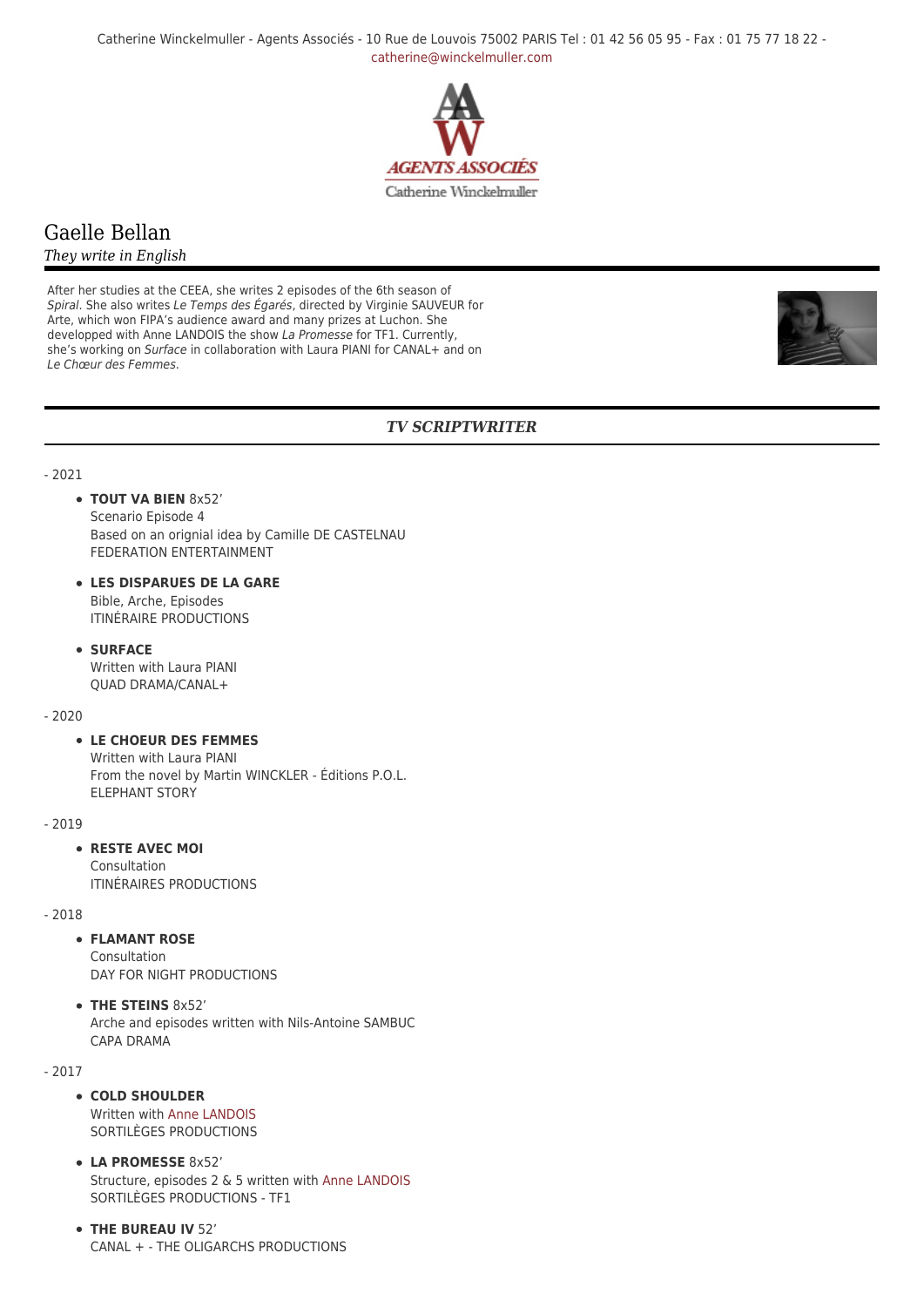- 2016

**SPIRAL VI** 52'

Episode 10 Written with [Laura PIANI](https://www.winckelmuller.com/Piani,169.html) Directed by Frédéric MERMOUD SON ET LUMIÈRE - CANAL +

**LE TEMPS DES ÉGARÉS** 90' Directed by Virginie SAUVEUR DELANTE PRODUCTIONS - ARTE

### - 2015

### **THE HOT GAME** 10x7'

• Structure and episodes writen with Marjory DEJARDIN LOVE MY TV - SEPTEMBRE PRODUCTIONS - ARTE CREATIVE

**SPIRAL VI** 52' Episode 5 Directed by Frédéric JARDIN SON ET LUMIÈRE

- 2014

# **SOLEIL DE GLACE** 90'

Written with Nils-Antoine SAMBUC NEUTRA PRODUCTIONS - FRANCE 3

### - 2012

# **ROUMANOFF ET LES GARÇONS**

Humorous short stories ADL TV - FRANCE 2

# **FAITES DES GOSSES**

Cartoon serie 3 episodes written with Sabine CIPOLLA BIGBANG WORKSHOP PRODUCTIONS

### **C'EST LA CRISE**

Sitcom for Anne ROUMANOFF Episodes Joli Coeur and Vide Grenier (scripts and dialogues) and episode L'Anniversaire (dialogues) CALT PRODUCTIONS - COMEDIE

- 2011

# **LES ROBINS DES PAUVRES** 90'

Written with Omar LADGHAM, François AVARD and Frédéric TELLIER Directed by Frédéric TELLIER NEUTRA PRODUCTIONS - FRANCE 3

- 2009

### **BACMEN** 8x52'

Dialogues Written with Charly BARBIER and François AVARD NEUTRA PRODUCTIONS - FRANCE 2

# *CINEMA SCRIPTWRITER*

### - 2019

# **L'ENFANT AU POIGNARD**

Written with Virginie SAUVEUR DELANTE PRODUCTIONS

- 2013

### **POISONS**

Written with Frédéric TFLLIFR A SINGLE MAN PRODUCTIONS

- 2012

**A L'AMIABLE** (Short)